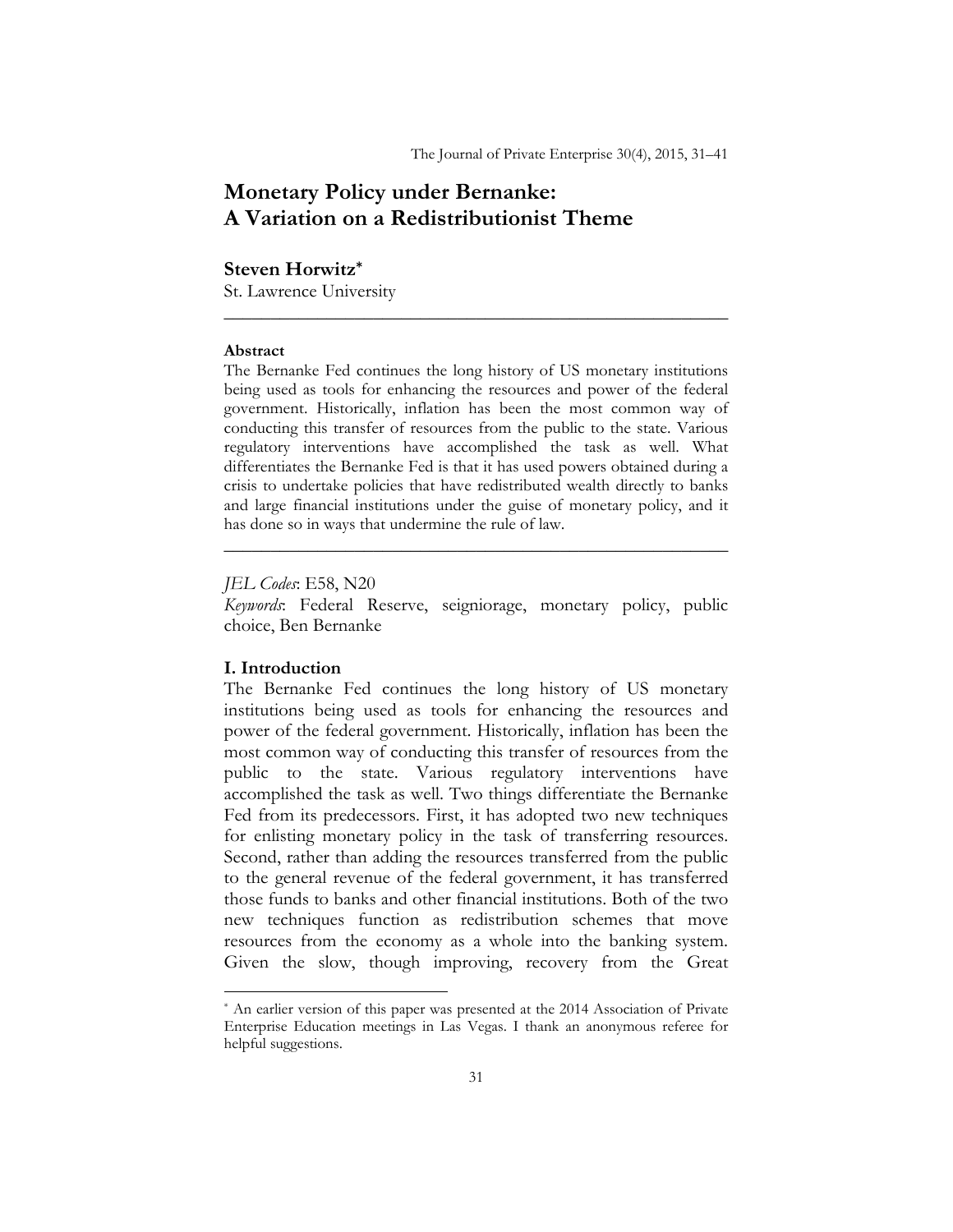Recession, the effectiveness of these techniques as innovative monetary policy is questionable, and they are perhaps better understood as elements of the ongoing bailout of the US banking system by both Congress and the Fed. In this way, they are another example of the government's manipulation of monetary policy to acquire resources to be redistributed for political gain.

I examine the theory behind this view of monetary policy and provide a brief overview of how US monetary institutions have played the role of revenue raiser historically. I then turn to the two new techniques the Bernanke Fed has employed, ostensibly to speed up recovery from the Great Recession, and I explore how they redistribute resources to the banking system. I conclude with a few thoughts on how this operation has subverted the democratic process and the rule of law.

# **II. Monetary Policy in a Public Choice View of Politics**

After more than half a century of work in the tradition of public choice economics, the basic implications that follow from assuming behavioral symmetry between market actors and political actors should be clear enough. Broadly self-interested political actors look for ways to maintain and expand their control over resources and power through various forms of exchange, just like market actors do. We most often think of elected officials and bureaucrats in this context, but other political actors, including those in charge of monetary policy, behave in similar ways. Any attempt to understand the direction of monetary policy must assume that central bankers are no less interested in augmenting their power and resources than are market actors.

The next step is to recognize that political actors, like market actors, will strive to improve their own positions by exchanging their assets with others. Viewing politics as another forum for exchange has also been at the heart of the public choice approach to political economy. Political actors will exchange assets in a variety of ways, depending on their particular role within the political process. Providing benefits for groups that directly support their power is always key. For example, elected officials will be most responsive to the voters who put them in power, and directing resources toward their constituents will always be a temptation.

However, that spending cannot come from nowhere; the resources must be acquired from somewhere. All government spending is ultimately redistribution and a zero-sum game at best.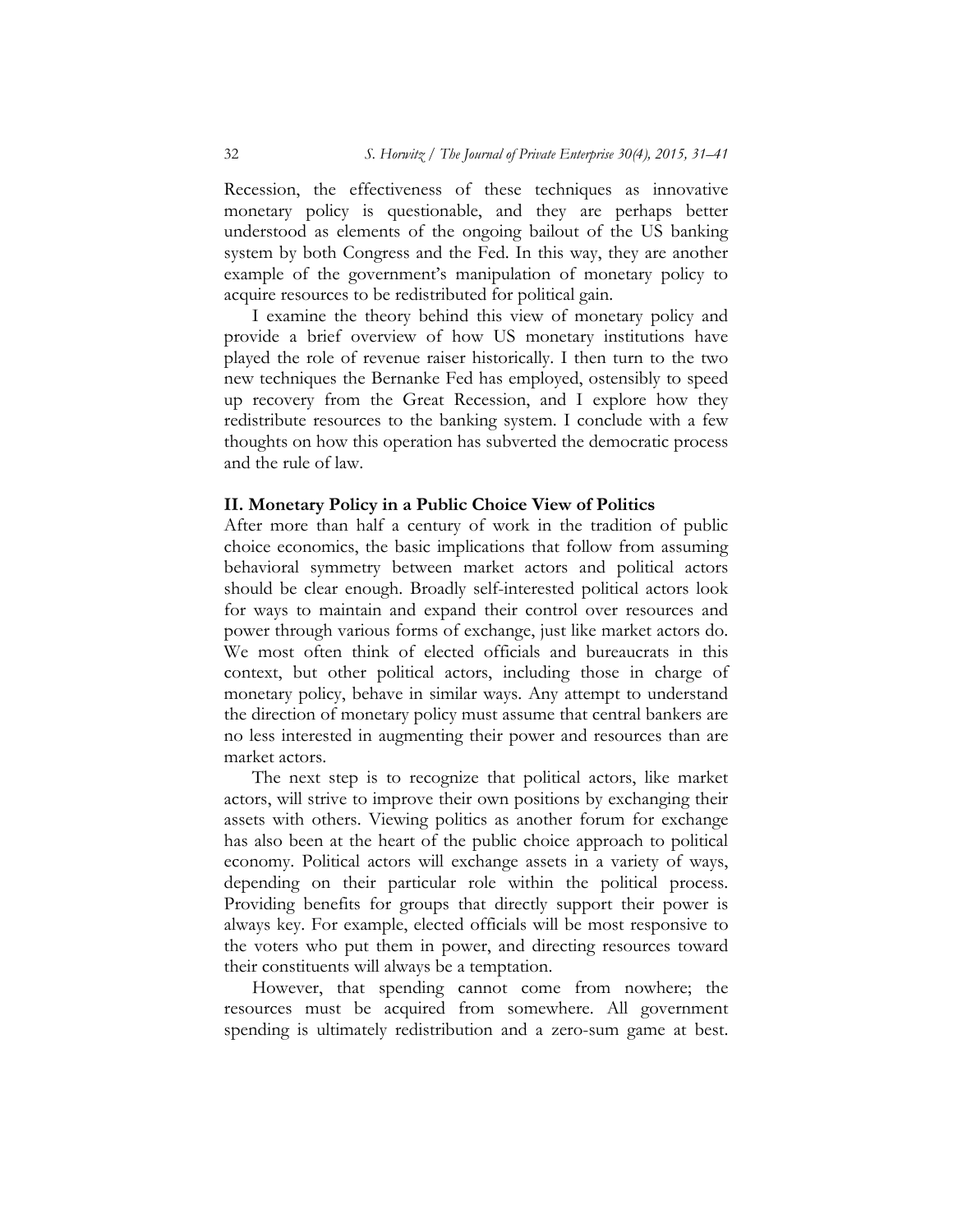This fact is most obvious when we think about taxation offsetting spending, but it is no less true if the resources are acquired through increased government borrowing. Assuming, for the moment, no role for monetary policy, any dollars raised through government debt are dollars unavailable for other uses, whether private investment or consumption. Government is not creating wealth, only redistributing it, particularly given its propensity to spend on consumption goods and transfer programs and to be wasteful in its investment spending. Borrowing also has one big political advantage over taxation: it is less immediately painful for those who are providing the resources. Taxation takes its bite now, while the costs of government debt tend to be subtle and long run.

There is a third option beyond taxation and borrowing. Governments can acquire spending power through monetary policy. Creating money or otherwise manipulating the monetary system has long been a way for governments to augment their revenue without requiring the citizenry's approval, as taxation usually does. It also does not require the public's approval of the purposes to which the funds are being put, unlike much borrowing (e.g., war bonds). If the revenue-raising goals of monetary policy are also cloaked in the technicalities of economic theory and the mechanics of monetary institutions, those goals are less likely to be obvious, and the public is less likely to pay attention to exactly what is happening.

Normally, manipulating the monetary system is accomplished through inflation, hence what is often called the "hidden tax of inflation." Directly spending newly created money enables governments to transfer resources to themselves from the public by diluting the value of the public's money as the new funds are created. Buying up existing bonds through standard open-market operations takes that interest off the budget, freeing governments to issue additional bonds for the same overall interest expense as before. So even getting newly created funds to bond dealers and banks enables governments to indirectly gain resources via what amounts to an interest-free loan. As the new funds get spent, the value of the public's money holdings gets diluted. The new expenditures are ultimately supported by a loss of the public's wealth.

# **III. US Monetary Institutions as a Source of Government Revenue**

This use of the monetary system as a revenue raising device has a long history in the United States. That US history is part of an even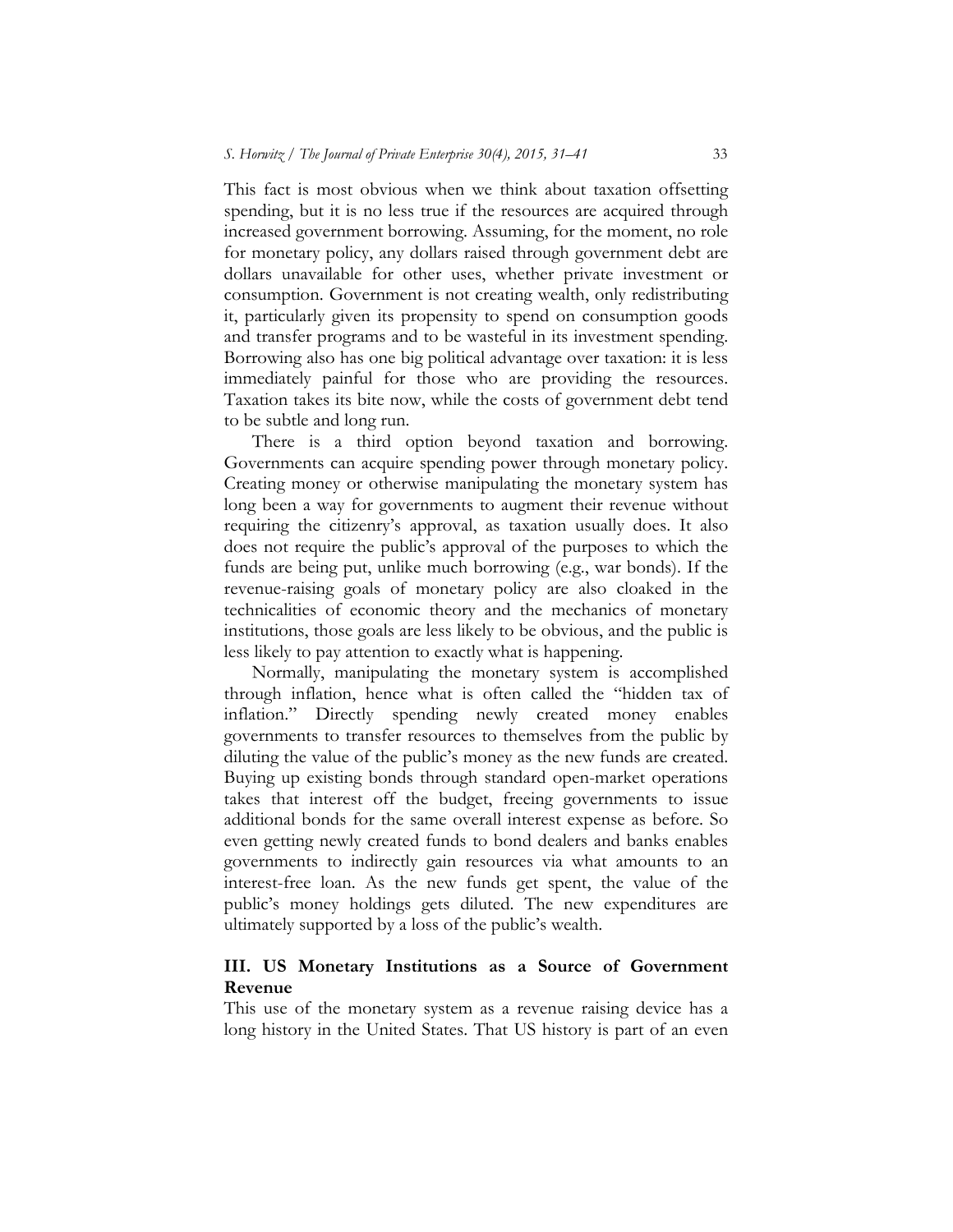longer history of monetary manipulation by governments that goes back centuries. Governments have long recognized that there was money to be made by making money. Gaining "seigniorage" through owning mints was one way to do this, but kings historically did everything from clipping or shaving coins to revaluing coins and paper currency to gain additional revenue. In more modern times, the attempt to use the monetary system as a revenue raising device has taken the form of regulatory interventions into banking systems, up to and including central banks. One narrative of the history of US banking institutions emphasizes that almost every major federal intervention into the monetary and banking system has corresponded to a time of war or other crisis. This narrative fits the broad story told by Higgs (1987), who sees such crises as key moments in the growth of government in general, especially from the late nineteenth century onward. This narrative continues with the Bernanke Fed.1

The First and Second Banks of the United States were the first attempts by the federal government to intervene in what was then an undeveloped US banking system. Both banks were one-fifth government owned, and their life spans precede and follow the War of 1812, with the second bank being chartered not long after the war's end. Their impact on both the federal government and its revenues was quite small, mostly because they had few powers associated with the creation of money and the federal government itself was still seen as constitutionally limited in its powers, especially as compared to the states. From 1837 onward, banking was almost exclusively regulated at the state level. Although most states depoliticized the process of obtaining a bank charter, they also heavily regulated what banks could do, especially with respect to creating currency. Specifically, state governments required that banks not only make their currency redeemable in some reserve commodity (which banks would do anyway), they also required them to purchase specified bonds as collateral in case the bank should become insolvent. Those bonds were usually state government bonds, but some states allowed privately issued bonds, especially from railroads, to meet that requirement. This law was clearly a way for the state governments to ensure a market for their bonds as the statechartered banks wanted to provide currency for their customers. This

<sup>1</sup> For more on this history, see the comprehensive account in Timberlake (1993) or a more abbreviated version in Horwitz (2013).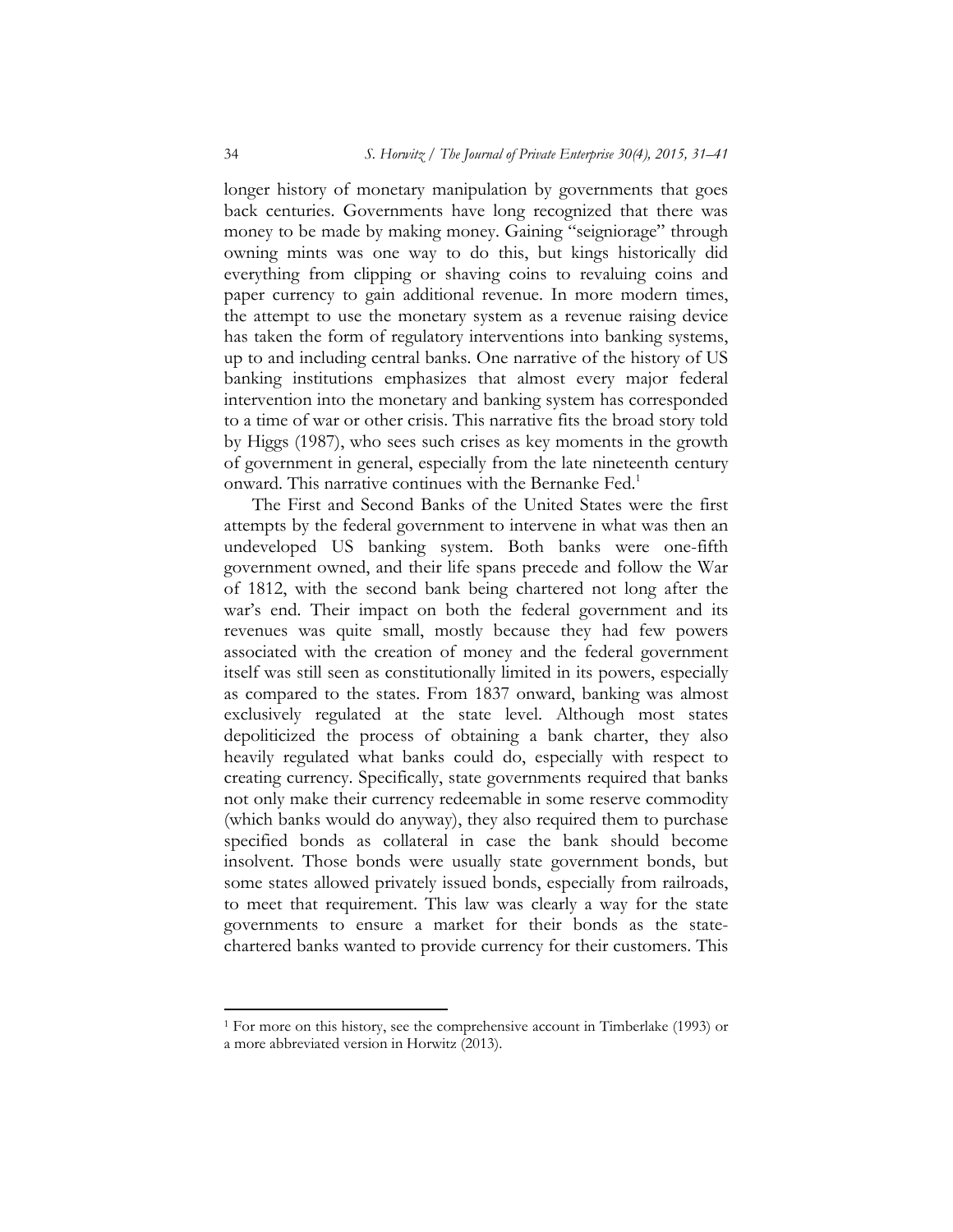was a clever way to create an artificial demand for state bonds and move resources from the private sector to the state governments.

Having banking regulations differ by state became a problem as the economy became increasingly integrated nationwide through the mid-nineteenth century. The lack of a nationally integrated banking system to match it led to demands by some for a federal system. As with most calls for increasing government regulation, there were both Baptists and bootleggers here. A number of commentators really did believe that a larger role for the federal government in banking was needed to deal with the problems of the pre-Civil War system, but these calls for reform aligned nicely with the self-interest of others who would materially benefit from a larger federal role. In 1862, investment banker Jay Cooke had obtained a monopoly over underwriting federal debt thanks to his connections with Secretary of the Treasury Salmon P. Chase. Any sort of federal role in banking that included Treasury bonds as collateral like the states had been doing would benefit Cooke greatly. Unsurprisingly, he was a major lobbyist for a federal role as Congress debated change in the early  $1860s<sup>2</sup>$ 

In 1863, Congress created the National Banking System by authorizing the federal government to offer charters to interested banks. These "national banks" would be regulated by the federal government, and those regulations would include setting reserve requirements and, crucially, a new set of bond-collateral requirements.<sup>3</sup> Members of Congress realized that requiring federally chartered banks to purchase federal government bonds as collateral for currency issue would provide a source of financing for the North's war effort. The Civil War provided Congress with an opportunity to both address the lack of a nationally integrated monetary system and help finance the war effort. Even in the absence of a central bank to print money or conduct monetary policy, banking regulations could still be used to generate seigniorage for the federal government.

<sup>2</sup> I thank an anonymous referee for pointing me to the Cooke-Chase connection. 3 Banks were still prevented from operating branches across state lines. This prohibition on interstate banking would remain a feature of the US banking system until its full repeal in 1994. The lack of a truly integrated nationwide banking system was a primary cause of the US having so many small, underdiversified banks and therefore being far more prone to bank failures than countries with true nationwide banking, such as Canada.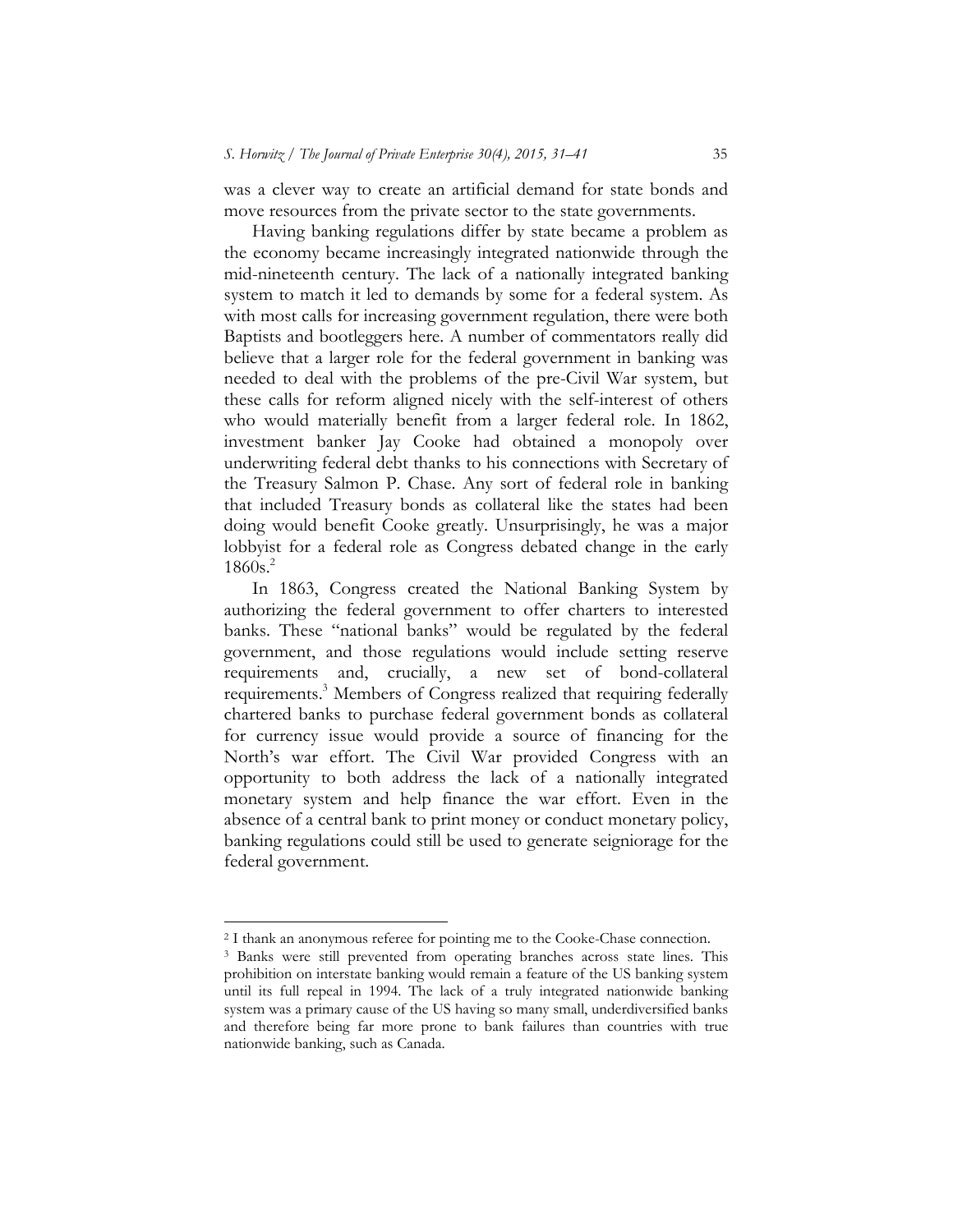The bond collateral requirements of the National Banking System were a major cause of the escalating series of financial panics in the late nineteenth and early twentieth centuries. Although the regionally based Federal Reserve System was created primarily to end and prevent those panics, having even a decentralized central bank turned out to be useful with the outbreak of World War I. The first serious inflationary episode of the century followed the US's entrance into the war, as the Fed used its limited powers to help acquire the resources required to fight the war. That episode of inflation is often blamed for the severe, though short, recession of 1920–21. Once again, a new intervention into the banking system by the federal government is associated with crisis, war, and the desire for revenue.

In the early twentieth century, Federal Reserve notes were still redeemable for gold and gold coins still circulated in the US economy. That ended in 1933 when President Roosevelt took the United States off the domestic gold standard. This action increased the Fed's ability to conduct expansionary monetary policy by removing redeemability as an economic constraint on such expansions, at least by US citizens. Foreign central banks could redeem Federal Reserve notes for gold, but that process took more time and offered a much weaker feedback system. Two years later, the Banking Act of 1935 centralized more of the Fed's power in Washington and gave it the explicit ability to conduct open market operations. These two moves together meant the Fed had more power to gain seigniorage through inflation and that such expansions would be more efficient at doing so. It is not coincidental that this occurred at a time of crisis in the depths of the Great Depression as a significant expansion of government spending was underway. Monetary expansion might well have been called for from a macroeconomic perspective, but loosening the constraints on money creation, and the power to buy and sell US government bonds on the open market, were more than useful tools to finance that new spending.

Another example of this narrative is President Nixon's decision to close the "gold window" in 1971. During the 1960s, inflation rates began to rise under Presidents Johnson and Nixon, partially as a result of using newly created money to finance the war in Vietnam. The war's unpopularity made it difficult to raise taxes or have targeted bond sales as a way to finance it. As the extra dollars made their way overseas and the dollar's value fell, foreign central banks began to redeem the dollars for gold. Faced with the gold outflow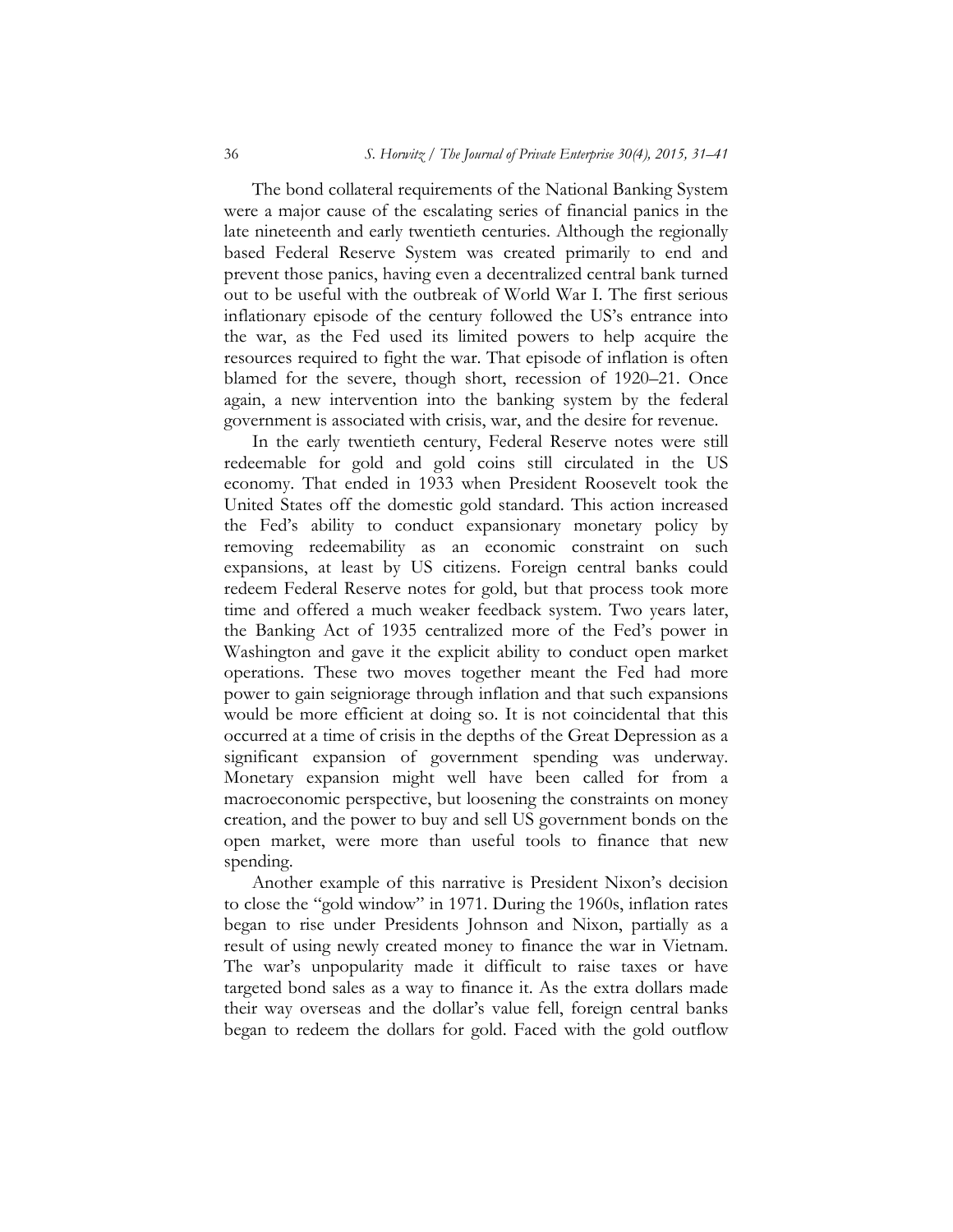and the need to restrict, if not reverse, the money creation that was helping to finance the war, Nixon chose instead to end the redemption rights of the foreign central banks. This decision removed the last economic check on the Fed's ability to generate seigniorage and allowed the last few years of the war to continue to be financed through money creation.

# **IV. Bernanke's Monetary Policy as a Redistribution Scheme**

This is the historical context out of which we can look at the actions of the Bernanke Fed. In the wake of the 2008 financial crisis, the Fed took on new powers and adopted unorthodox strategies to address the problems with financial institutions and, later, to speed up the recovery process. My focus here is on two of those that have received less attention than policies like quantitative easing, yet have played a significant role in how the Bernanke Fed's policies have transferred resources from the public. These policies, like those of the past, remain a way for government to extract revenue, but rather than using that revenue for government expenditures in general, it has been transferred directly to the banks and other financial institutions without going through the federal budgetary process. Under the guise of technical changes in monetary policy, Bernanke's Fed has turned the central bank into a redistribution machine.

Almost immediately after the crisis began, the Fed engaged in the first of these two new policies by starting to pay interest on the excess reserve balances of commercial banks. The amounts have been small, but this was nonetheless a first. Normally, paying interest on reserves is intended to make monetary policy contractionary because as long as that rate is above the yield on safe assets, it encourages banks to hold rather than lend their reserves. So why would the Bernanke Fed do this if, at the same time, it was expanding the monetary base through asset purchases associated with the Troubled Assets Relief Program and then quantitative easing? The capital injections associated with the Fed's response to the crisis were not only in violation of Bagehot's (1873) principle that during a crisis, central banks should only "lend to good banks at penalty rates," but also their size ran the risk of igniting inflation. Interest on reserves helped offset the possibility of inflation by encouraging banks to sit on the new reserves rather than lend them out into the money supply. Adopting these two policies at the same time suggests that the Fed's aim with those capital injections was bank solvency, not bank liquidity. The goal was to rescue troubled banks, not to expand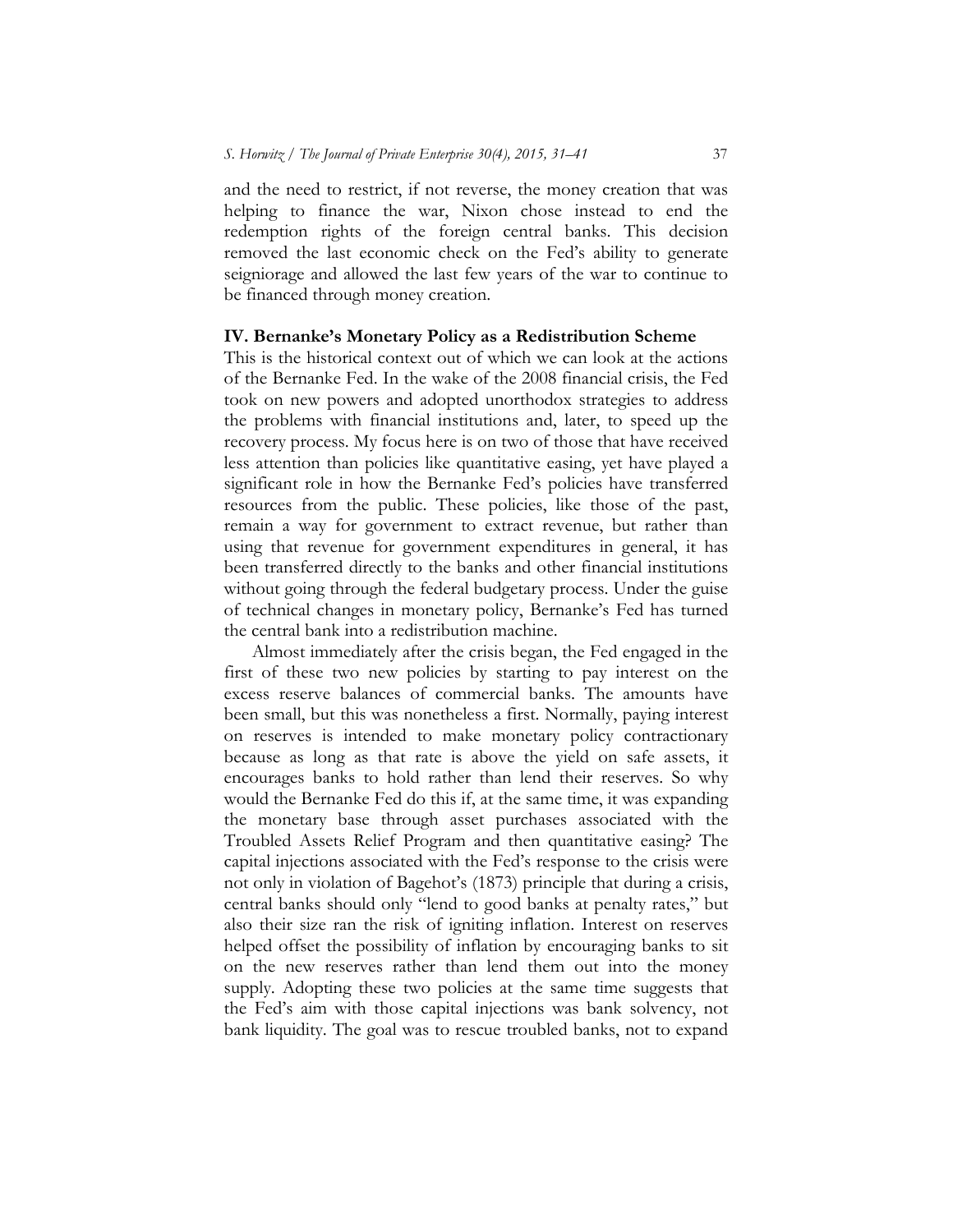the money supply. If the goal were the latter, why offset the capital injections with interest payments on the reserves they created?

By paying interest on reserves, the Fed transfers resources to banks by providing them a risk-free payment on their excess reserve balances. One reason that bank lending has not rekindled in the way we normally see in a recovery is that the spread between the interest rate they are getting on their excess reserves and the risk-adjusted returns available in the market is so small. Faced with the choice between a certain 0.25 percent on their excess reserves and a risky percent or two in the market, many banks have chosen the path of least resistance. The Fed has purchased underperforming assets at prices no one in the market would pay, then turned around and paid banks interest on the same funds the Fed just gave them for those underperforming assets. The net effect is to swap the assets on the banks' balance sheets from instruments on which they had taken large capital losses to excess reserves on which they are earning a return. From the banks' perspective, this is a huge gain in wealth with very little risk attached. Regardless of one's view of the necessity of central bank action to help the banks, there is no doubt that this is a complex use of monetary policy to transfer purchasing power from the general public to the banks.

The second policy tool that has benefited banks directly is the expanded use of reverse repurchase agreements, or "reverse repos." The current use of reverse repos is, by the Fed's own admission, more or less the equivalent of paying interest on reserves. The Fed is selling securities to its various authorized buyers with the promise to buy them back the next day at a higher price. From the seller's perspective, this does indeed look like interest on reserves as they profit from turning their cash into an appreciating asset overnight. Whatever the Fed's arguments about the need for this tool, it also amounts to a redistribution to all of its reverse repo counterparties. According to the Fed, as of August 2015, it has 170 reverse repo counterparties, covering a wide range of entities—111 of the largest 2a-7 money market funds, 13 government-sponsored enterprises, 24 banks, and the 22 primary dealers (Federal Reserve Bank of New York 2015). In other words, these reverse repo operations have guaranteed the equivalent of interest on reserves to 170 different financial institutions, all of which are large-sized organizations, and some of which are government-sponsored enterprises.

This is yet another way of using monetary policy as a tool of redistribution. Once again, rather than directly transferring resources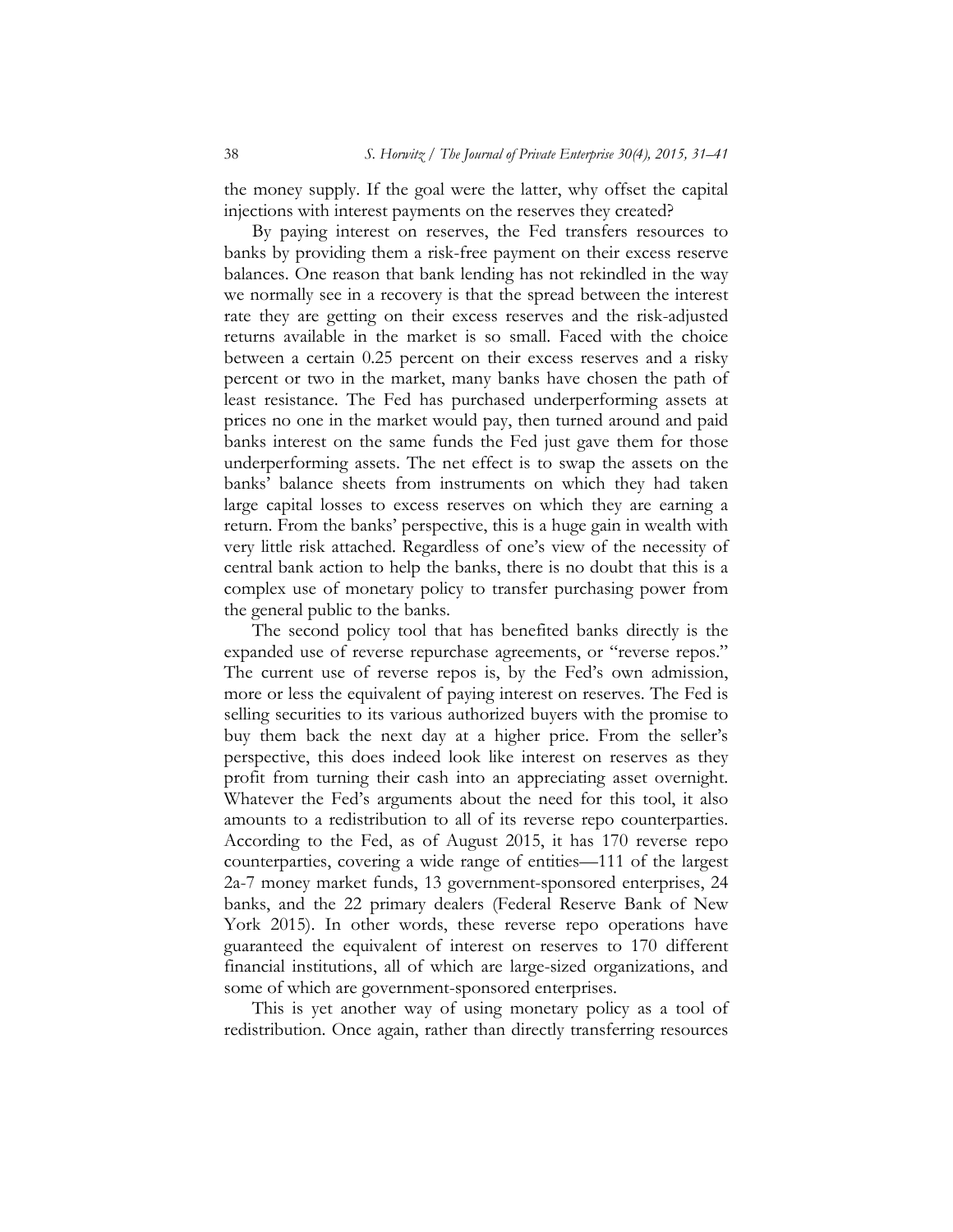through simple inflation, which is subtle enough, the higher-level complexity of this set of policies disguises what is really happening even more thoroughly. The net result of both interest on reserves and the reverse repos with the larger group of counterparties is a transfer of wealth toward banks and other financial institutions. As others have argued (Hummel 2011), this is all part of the Fed taking on the role of a central allocator of capital rather than a director of monetary policy. Central banks and national governments have long played a role in manipulating the monetary system as a way to raise revenue, but the 2008 financial crisis and Great Recession appear to have opened the door to a new stage in this process. Central bank monetary policy has become an explicit tool of the redistributionist state. It is perhaps most notable that the redistribution is not from

the haves to the have nots, but from the purchasing power of the general public to the deposit accounts of large banks and financial institutions. This is regressive redistribution to those at the top masked by the technicalities of monetary policy and central banking.<sup>4</sup>

## **V. Democracy and the Rule of Law**

All of this redistribution has been an end run around the democratic process. One of the lingering complaints about how the Bernanke Fed has behaved is that it took on a large number of new powers, and decided on new tools for monetary policy, with a minimum of consultation with the other parts of the democratic process. It is not at all clear that the new powers it took on are within its mandate, though section 13(3) of the Federal Reserve Act does provide for emergency lending to any financial institution in "unusual and exigent circumstances." That clause was invoked several times in the fall of 2008, and none of the emergency powers the Fed claimed were ever examined by Congress, even after the fact. If transferring resources to the financial sector was thought to be a good policy, it could have been put to the democratic test. Just as central banks have used inflation to avoid either raising taxes or the risk of being unable to find purchasers of government debt at a sufficiently low interest rate, in order to pay for wars and other crises, so has the Bernanke Fed subverted the democratic process by arrogating new powers without explicit approval and then using them to engage in a backdoor transfer to the banking system.

<sup>4</sup> It is on this point that both free-market critics of crony capitalism and left-wing critics of the so-called 1 percent can find common ground.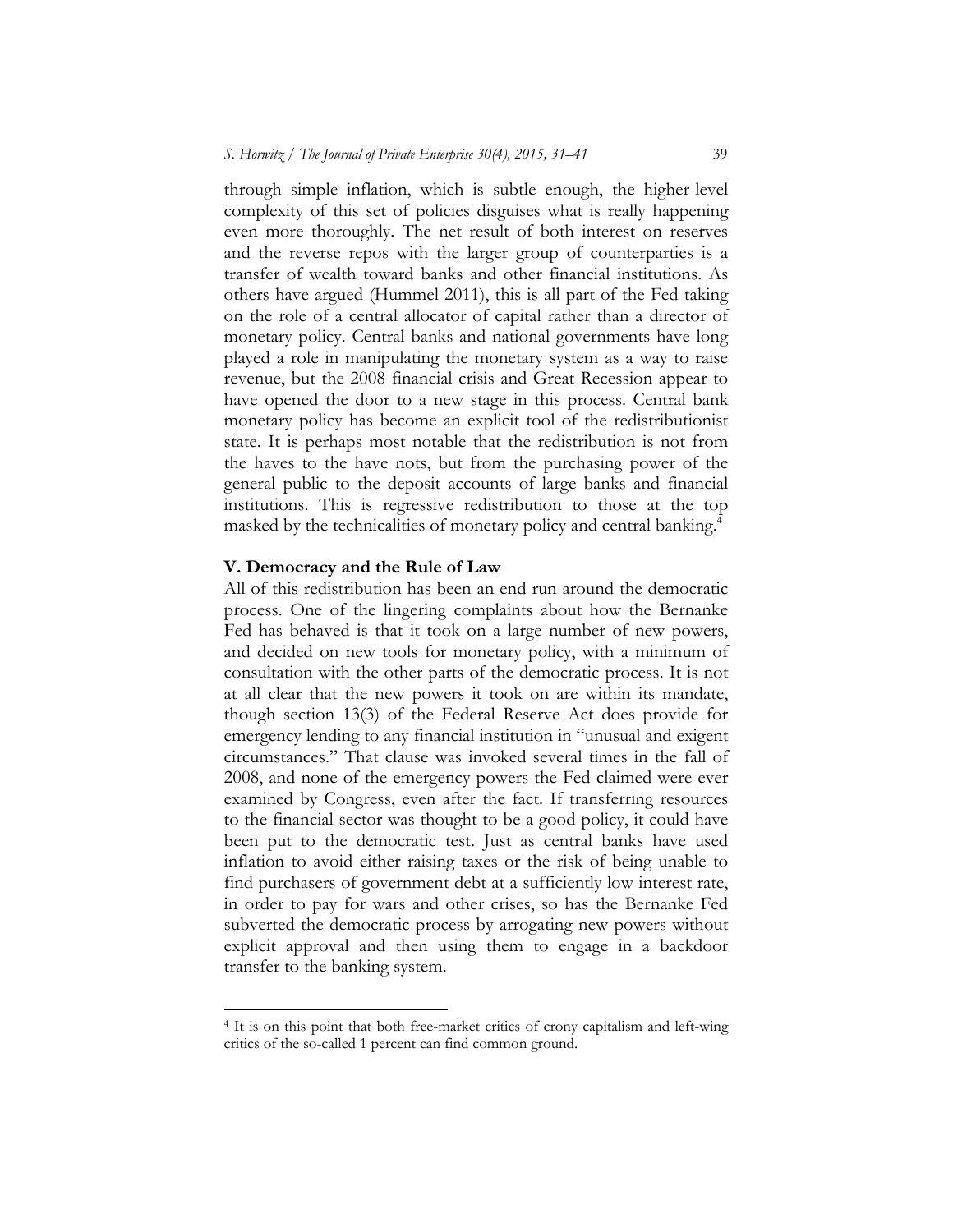These actions fit nicely into Higgs's (1987) argument about the role that crises have played in the growth of the scope and scale of government power. Faced with the call to "do something," the power of government grows, often by constitutionally questionable means, and when the crisis subsides, the growth in government only partially retreats. This is exactly what has happened with the Fed, as its recently acquired powers have not gone away, nor are they likely to at any point in the future. In addition, the way the Fed has used monetary policy to obscure the central allocation and redistribution of wealth aligns with Higgs's discussion of the way in which increases in the scope of government power can conceal the real costs of the government's response to a crisis.<sup>5</sup> It is interesting to speculate on whether the public would support the Bernanke Fed's policies if the real results were clear.

Finally, as White (2010) argues, the Bernanke Fed has undermined the rule of law with precisely these sorts of grabs for new powers without the explicit consent of Congress. White argues that even section 13(3) does not give the Fed unlimited authority, making a number of its actions examples of putting itself above the law. In White's (2010, pp. 456–57) words, "Whatever the extent of its statutory authority, the Fed violates the rule of law by its repeated use of 13(3). Under the cover of emergency, the Fed undertakes essentially fiscal operations of subsidizing certain classes of firms at taxpayer expense. . . . If the statute law allows the central bank an indefinitely wide range of actions, practically without constraint, then we have not the rule of law but the rule of central bankers."

The Fed has always had elements of crony capitalism and it has long been a tool for raising government revenue. The Bernanke Fed has taken advantage of a crisis to arrogate new powers for itself and then use those powers to redistribute the public's wealth to banks and major financial institutions under the guise of new tools of monetary policy needed to address the crisis. Not only does this behavior distract the Fed from its central mission, at which it arguably failed massively in the crisis, it undermines the rule of law and removes pretty much any constraint on its behavior in the future.

<sup>5</sup> For example, consider how a military draft, by not paying soldiers the wages necessary to attract them voluntarily, makes the costs of fighting a war seem lower than they really are. Even if explicit wage payments are lower, it does not change the opportunity cost of diverting human capital to the destruction of war rather than letting it contribute to the production of the market.